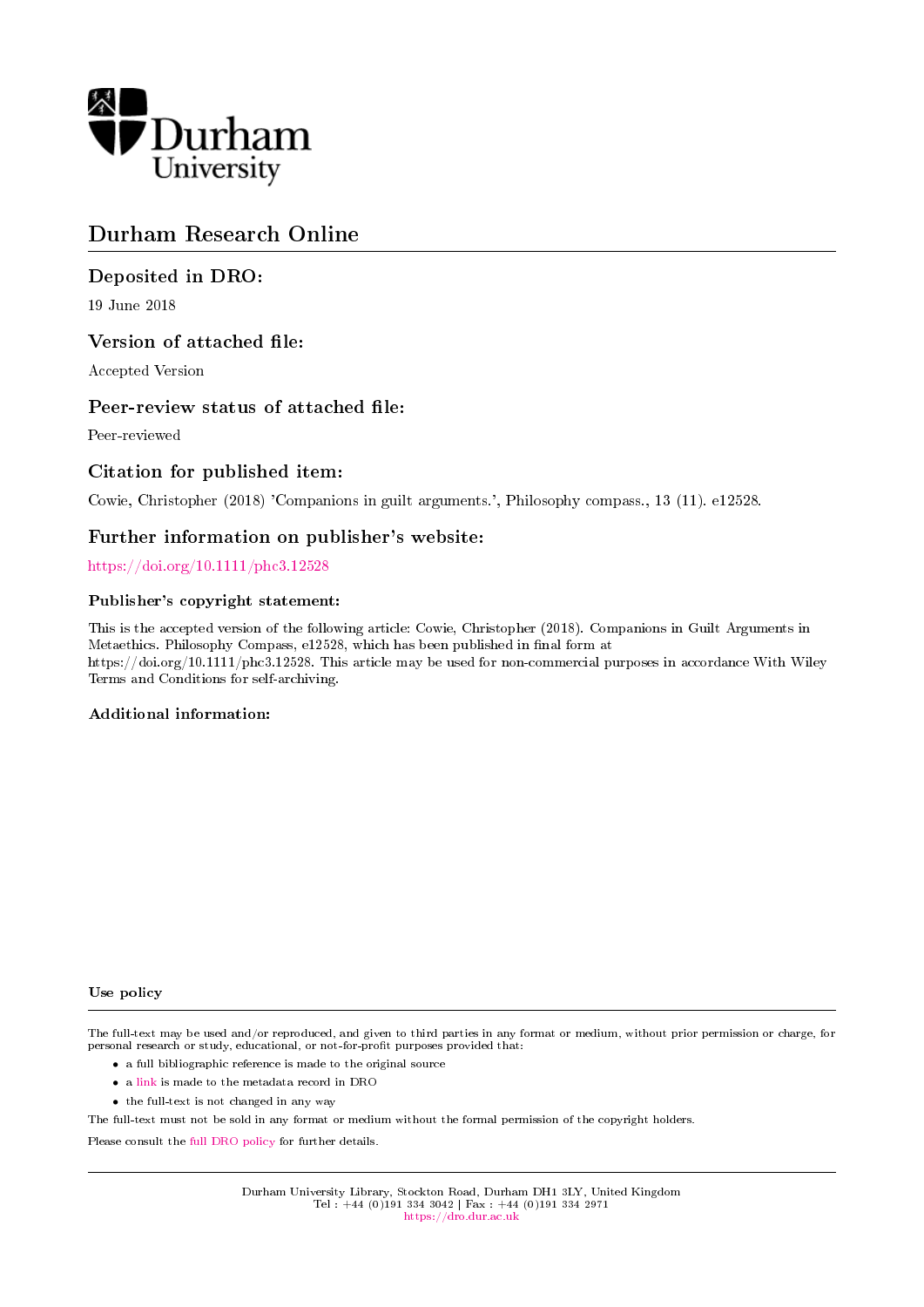### **Companions in Guilt Arguments in Metaethics**

Some metaethical arguments claim to undermine the good-standing of morality. Examples include arguments for moral scepticism or for an error theory of moral judgment. An increasingly popular way of responding to these arguments is to show that they *over-reach*: they undermine the good-standing of some *non-moral* subject matter in a costly or implausible fashion. One might show, for example, that arguments for moral scepticism entail *mathematical* scepticism. Or one might show that arguments for the moral error theory entail an error theory about *epistemic* judgment. To the extent that these consequences are costly or implausible, the metaethical arguments have *over-reached*. So we should reject them.

This is the *companions in guilt strategy* (CIG) in metaethics. There has been a great deal of recent work on its use, particularly in response to the new wave of moral error theories. In this article I provide an opinionated guide to some of it. I begin (section 1) by detailing the strategy and providing criteria for assessing specific instances of it. I then assess two kinds of CIG strategy. Firstly (sections 2-4), I assess those that take non-moral, normative judgments – epistemic, prudential and aesthetic judgments - as a companion. Secondly (section 5), I assess those that take mathematical judgment as a companion.

### **1. Methodology of CIG Arguments**

I begin with some methodological remarks about how CIG arguments should be characterised and assessed, and why we should care about them.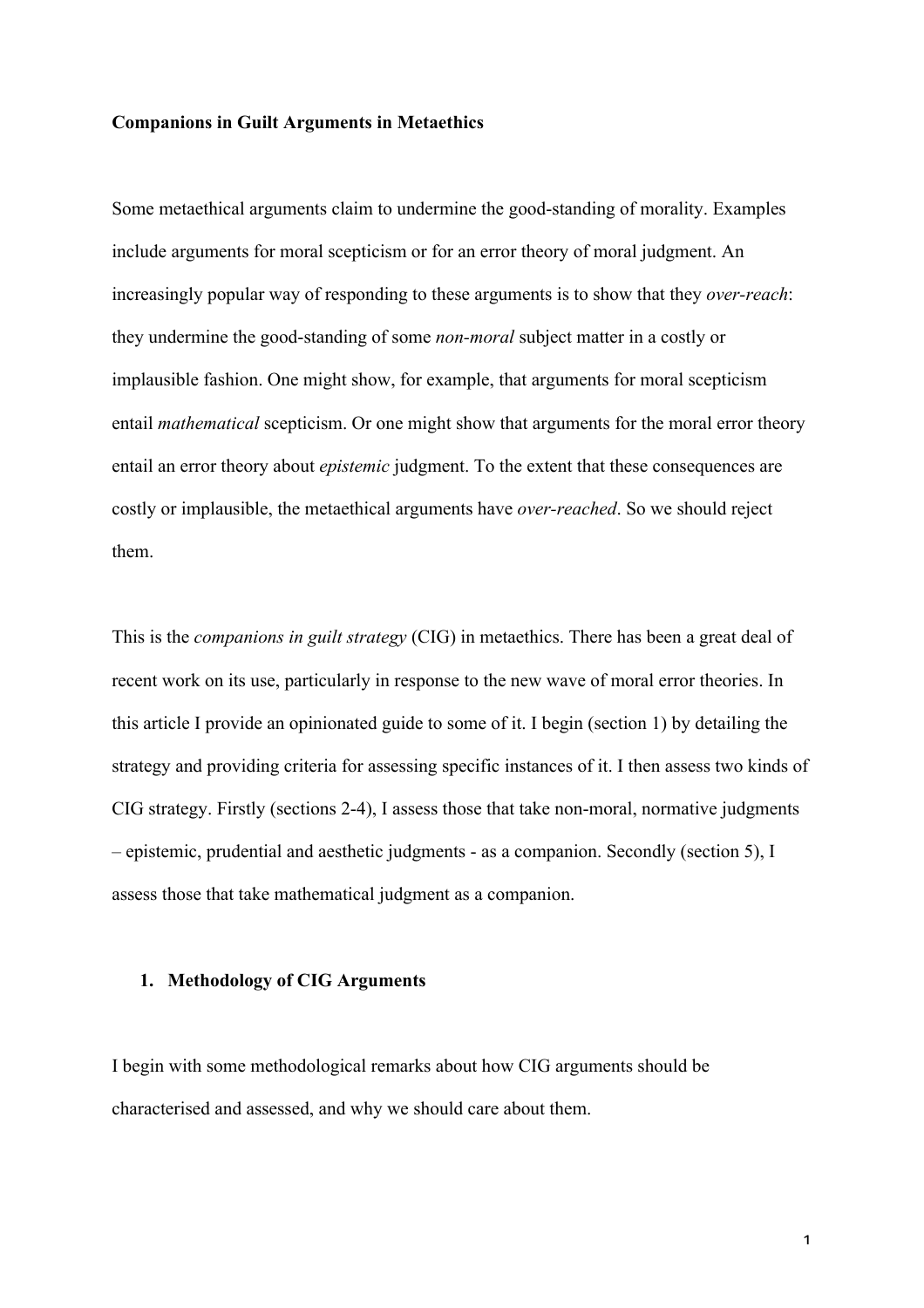### 1.1 Characterizing CIG Arguments

We can usefully distinguish between two types of CIG argument: *by analogy* and *by entailment* (Lillehammer 2007).

Analogy-based arguments work by drawing an analogy between moral judgment and some non-moral judgment type. Consider an example. Moral judgment is the subject of widespread disagreement. Suppose that this leads some philosopher to conclude that there are no moral facts. This conclusion is an obvious target of a CIG argument by analogy. Many non-moral judgment-types are also the subject of widespread disagreement, for example, religious judgments. So if widespread *moral* disagreement warrants denial of moral facts, then it surely warrants denial of facts about *religious* matters too. But the consequent of this conditional is independently costly or implausible (God either exists or does not). So we should reject its antecedent too.

There are other ways in which metaethical arguments can over-reach. It is sometimes claimed, for example, that ordinary scientific practice presupposes that there are moral facts (Putnam 2002).<sup>i</sup> If this is true, then arguments for the moral error theory would undermine the good-standing of ordinary scientific practice. This is plausibly an *over*-reach too. Yet it is not based on any analogy between moral judgments and scientific judgments. Rather, it is based on a *non-analogical dependence relation* between moral judgment and its companion. Arguments that take this form are CIG arguments by entailment.

 $\overline{\mathbf{c}}$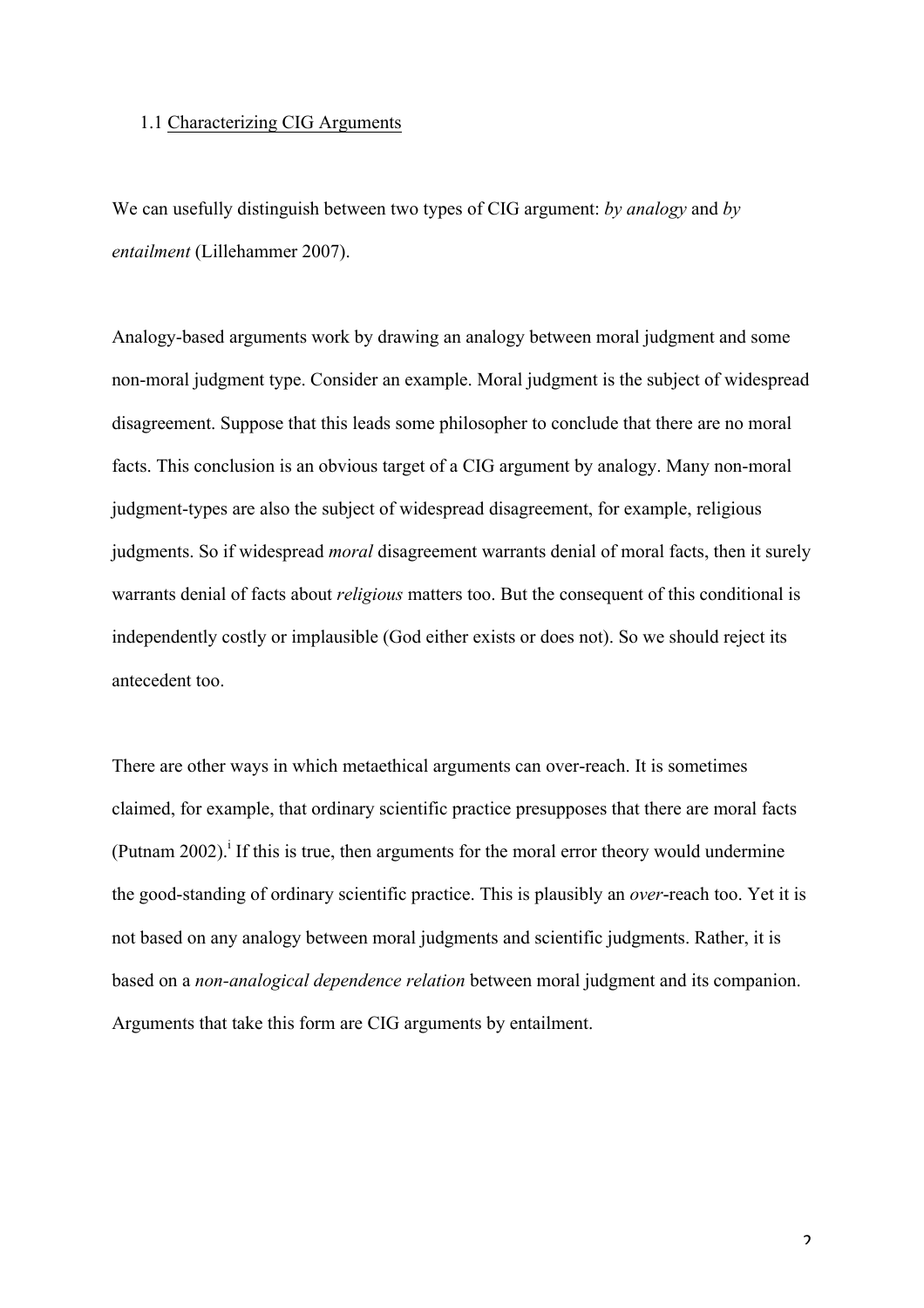My focus will be on CIG arguments by analogy, though I note that (a) there are important CIG arguments by entailment, and (b) there are important CIG arguments that are a hybrid of entailment and analogy.<sup>ii</sup>

## 1.2 Assessing CIG Arguments

There are two basic questions that we need to bear in mind when assessing the effectiveness of a specific CIG argument.

## i. The Companionship Question

Is the proposed 'companion' for moral judgment *really* a companion? The answer is 'yes' if and only if the problematic feature of moral judgment that motivates the error theoretic or sceptical argument (e.g. being the subject of widespread disagreement) is shared by the nonmoral companion*.*

# ii. The Costliness Question

How costly or implausible it would be, should the good-standing of the companion be undermined? The greater the cost, the stronger the argument. A CIG argument that entails that, for example, nothing exists, or that we know nothing of the external world is stronger than a CIG argument that entails a less drastic, or counter-intuitive conclusion.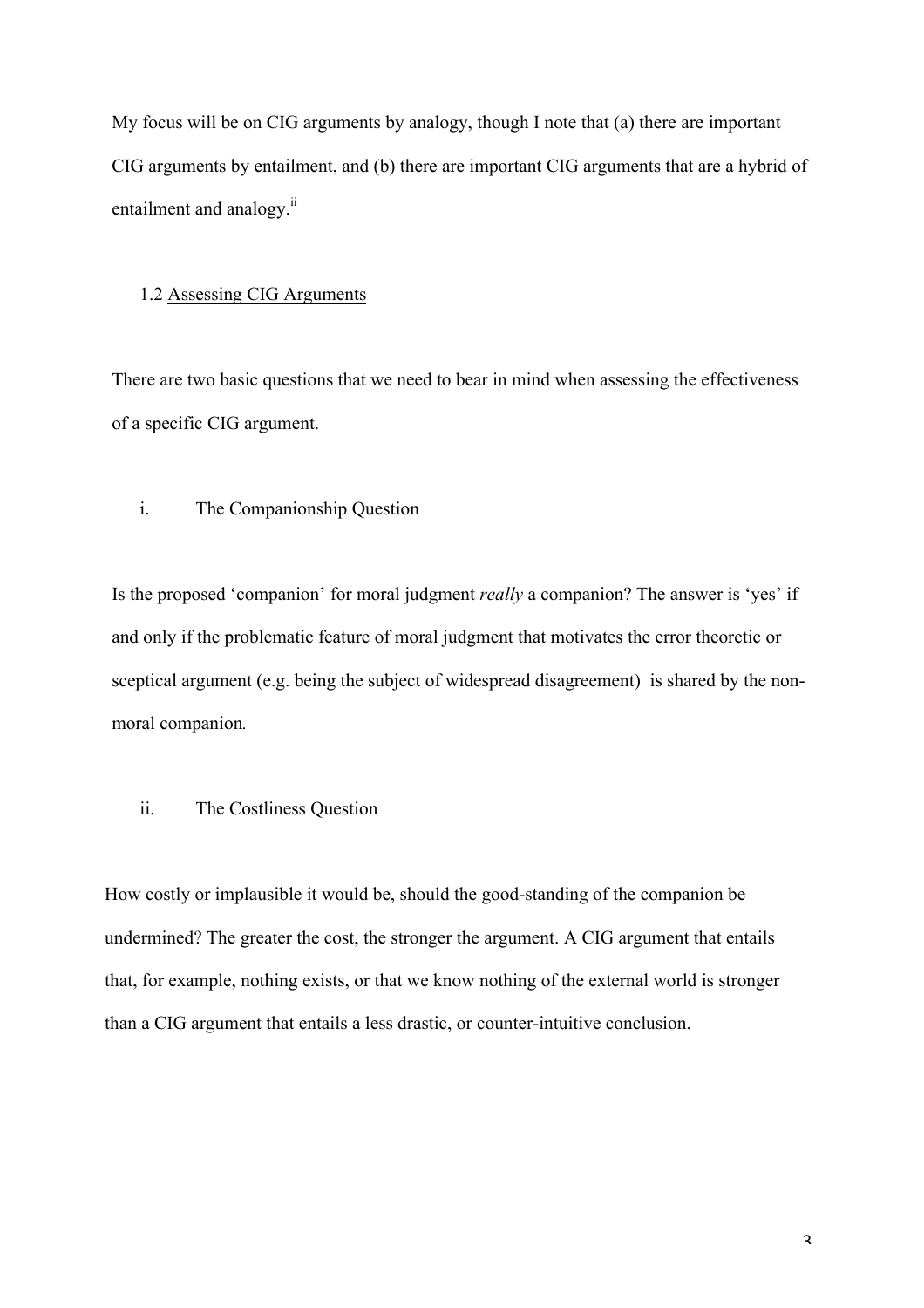The answers to these questions determine whether the CIG argument is a good one. This can be a matter of degree, and a matter of controversy. I illustrate this using specific examples below.

### 1.3 What's the Attraction of CIG Arguments

Why would one argue via the CIG strategy rather than take a more direct approach to rebutting challenges to the moral error theory, moral scepticism or to the good-standing of moral judgment more generally?

The most obvious reason is that the CIG strategy is *dialectically* very strong. It does not directly contest the specific premises of the metaethical argument against which it is targeted. Rather, it teases out the non-moral consequences of that argument; consequences that all parties can assess independently of their metaethical commitments.

Secondly, the CIG strategy gives us some stable ground from which to assess views in metaethics. Often arguments in metaethics are extremely complex. Assessing them can be very difficult and the rules of the game are not always clear. The CIG strategy promises some stable ground. If we see, for example, that sceptical arguments in metaethics generalize to mathematics, or logic, or epistemology, we have an obvious reason to treat them with suspicion.

CIG strategies also have weaknesses. Firstly, they don't provide a *positive* account of moral metaphysics or epistemology. They merely show that some philosophical arguments for (e.g.) sceptical or error-theoretic views fail. Secondly, even if they succeed in showing that these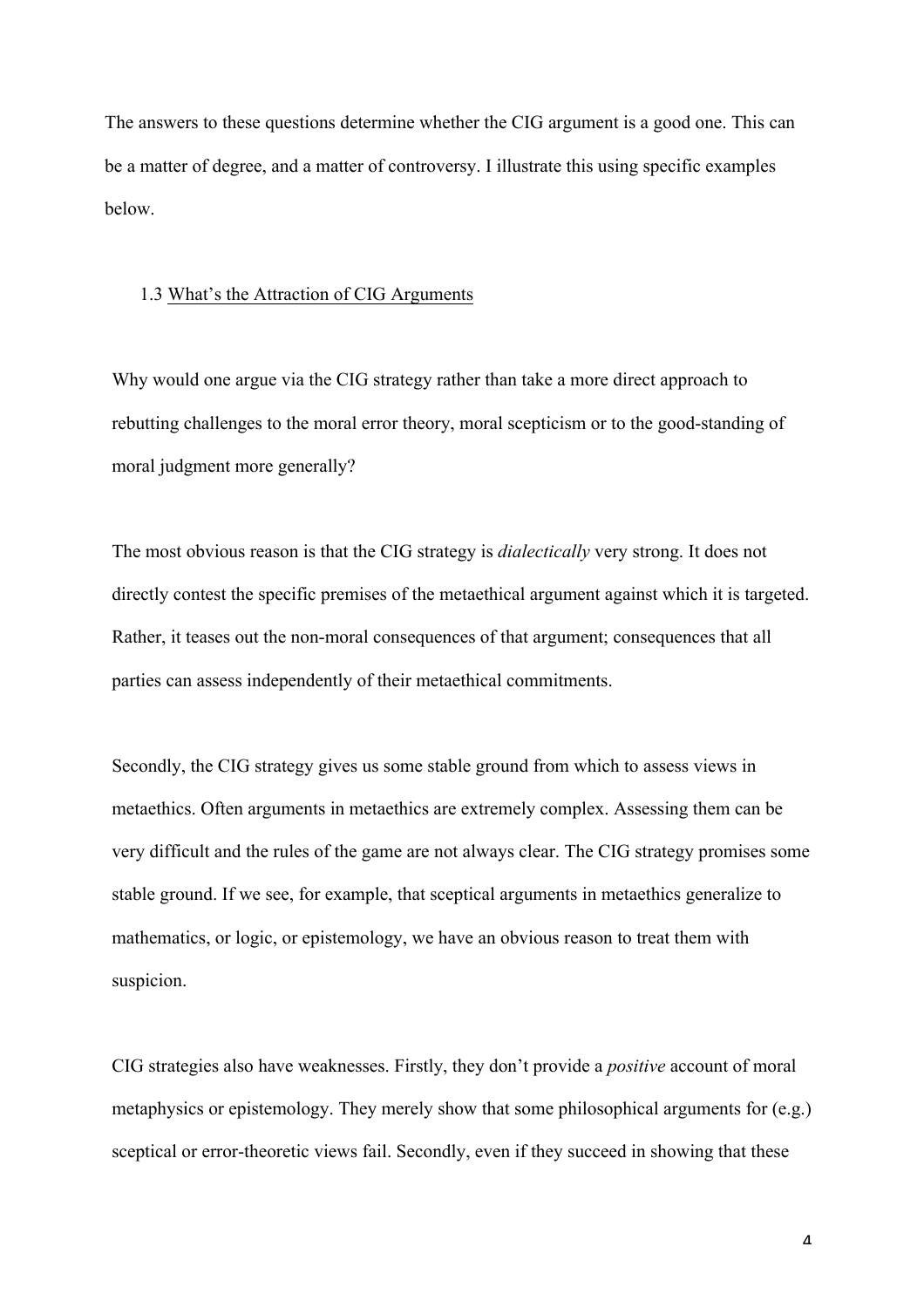arguments fail, they fail to show *why* or *where* they fail. Thirdly, CIG arguments can be read as modus tollens or modus ponens. Suppose that one offers a CIG argument against the moral error theory by arguing that if it is true, then a mathematical error theory is true too. A sufficiently stubborn moral error theorist may simply take this as a good reason to be a mathematical error theorist.

### **2. The Epistemic Analogy against Moral Error Theory**

There are many CIG arguments, developing different candidate companions in response to different metaethical arguments (Lillehammer 2007). A survey is beyond the scope of the present article. I focus on those CIG arguments that have figured prominently in the recent literature, beginning with those that have been used in combatting the new wave of moral error theorists. These arguments have tended to focus on non-moral, normative judgments as companions. The most high-profile example focuses on *epistemic judgment*. This strategy was influentially stated by Terence Cuneo as part of his (2007) book *The Normative Web*. It has since been the subject of much scrutiny.<sup>iii</sup> The details of the argument depend on how, exactly, the argument for the moral error theory is formulated. There are two primary formulations.

According to the first formulation moral judgers are committed to the existence of categorical, normative reasons (Joyce 2001, 2006, 2011). Categorical reasons are reasons that one possesses whatever one's desires. If, for example, I judge that I morally ought not to kill the innocent, then, plausibly *whatever I desire*, I am committed to the existence of some reason not to kill the innocent. Furthermore, these reasons are *genuinely normative* or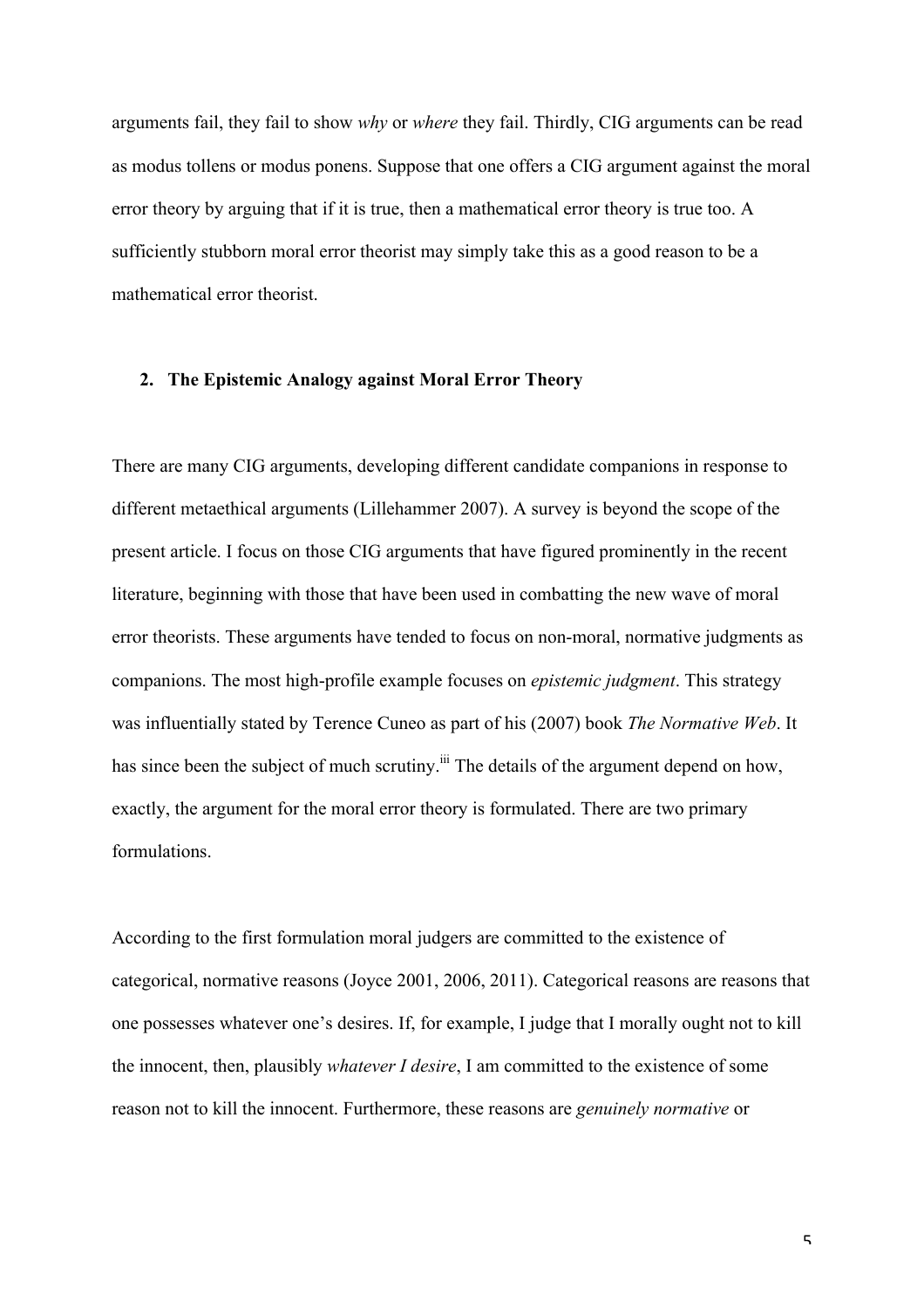binding. In this they are unlike the merely 'institutional' or 'norm-relative' reasons for compliance generated by the rules of (e.g.) sports, games and etiquette.

Epistemic judgers seem equally likely to possess these commitments. When one judges that it would be justifiable to believe a proposition in light of one's evidence, one is plausibly thereby committed to that evidence constituting a reason to believe that proposition whatever one's desires. So epistemic judgers are committed to categorical reasons. These reasons are often thought to be genuinely normative or binding too (Cuneo 2007, Bedke 2010, Rowland 2013, 2016, Das 2016, 2017). Putting these two thoughts together, we get:

(A)If moral judgers are committed to categorical, genuinely normative reasons, then so are epistemic judgers.

It would follow that 'categoricity-based' arguments for the moral error theory would generalize to an epistemic error theory.

It is, however, increasingly popular to formulate the moral error theory in slightly different terms: in terms of the commitments of moral judgers to the existence of *irreducibly normative relations* (Olson 2014, Streumer 2017)*.* These are normative relations (such as the reason-relation or favouring-relation) that cannot be reductively identified with nonnormative relations. Why think that moral judgers are committed to such things? One simple reason is that the most obvious reductions of normative relations are to either (a) desirepromotion relations, or (b) that of being prescribed by some purely conventional system of norms (Olson 2014).<sup>iv</sup> Yet, as noted above, neither of these seem plausible for either the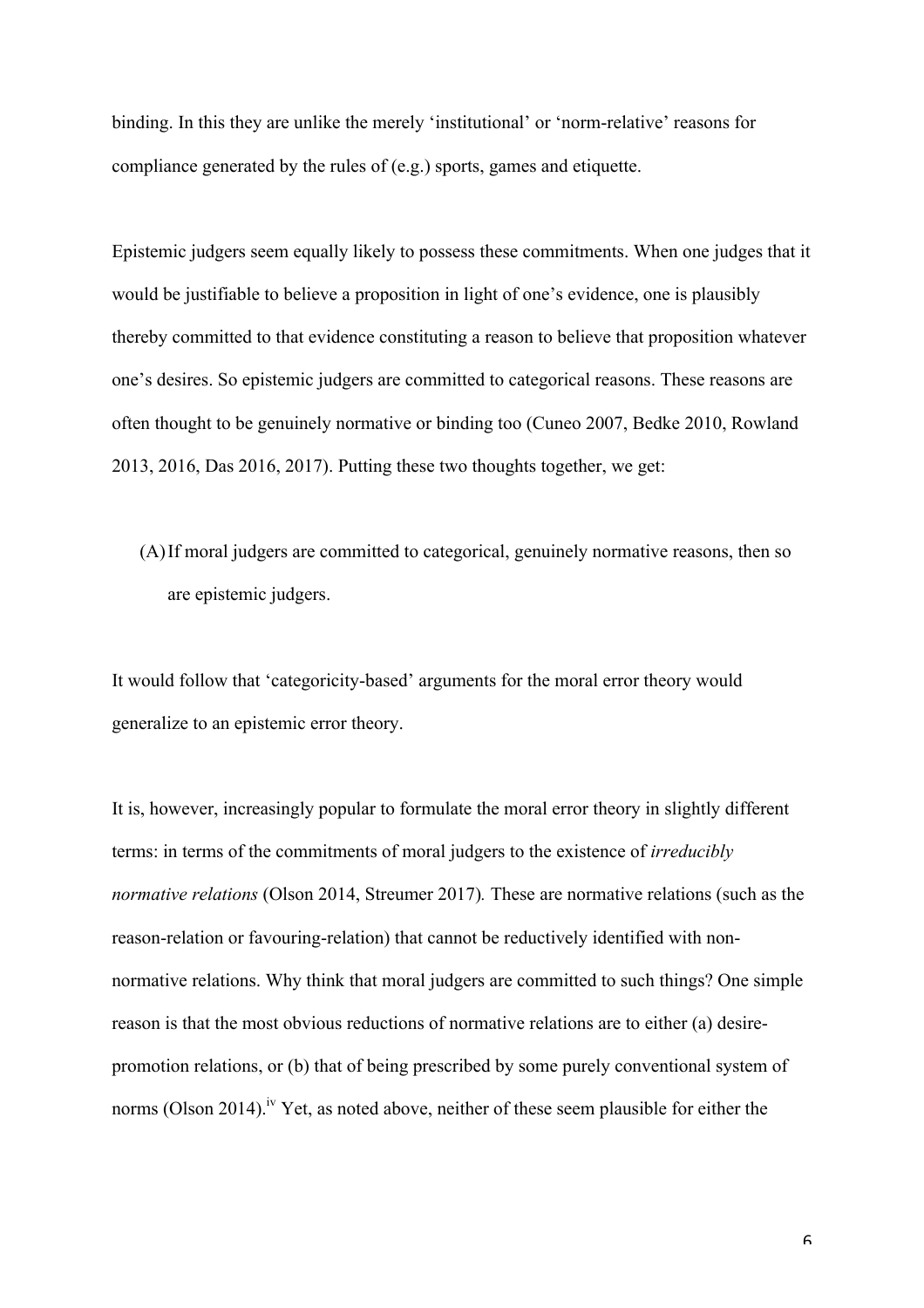moral or epistemic domains. As such, we might think that these 'irreducibility-based' arguments for the moral error theory also generalise to an epistemic error theory.

Further arguments for the commitment of moral judgers to the existence of irreducibly normative relations include the apparent *difference in kind* between moral relations and nonnormative relations (Parfit 2011, 324), and the behaviour of moral judgment in the context of *cross-community disagreement* (Streumer 2017, 55). Again, it is argued that these apply equally in the epistemic domain (Cuneo 2007, Rowland 2013, Das 2016 Streumer 2017). I can't assess these claims in detail here. But if they are correct then:

(B) If moral judgers are committed to irreducibly normative relations, then so are epistemic judgers.

When we put  $(A)$  and  $(B)$  together, epistemic judgments fare well with regard to the companionship question.

Epistemic judgments also fare well with respect to the costliness question. This is because the consequences of an epistemic error theory are potentially drastic. This point is forcefully articulated by Cuneo (2007, Ch. 5). If an epistemic error theory were true, then there would be no epistemic reason to believe it or anything else. In addition to this, there would arguably be no 'epistemic merits or demerits'; properties such as justification, understanding, foolishness or unreliability. It is arguably a consequence of this that the epistemic error theory would entail global scepticism (Rowland 2013). A more contentious claim is that the epistemic error theory would entail that there could be no evidential support relations, and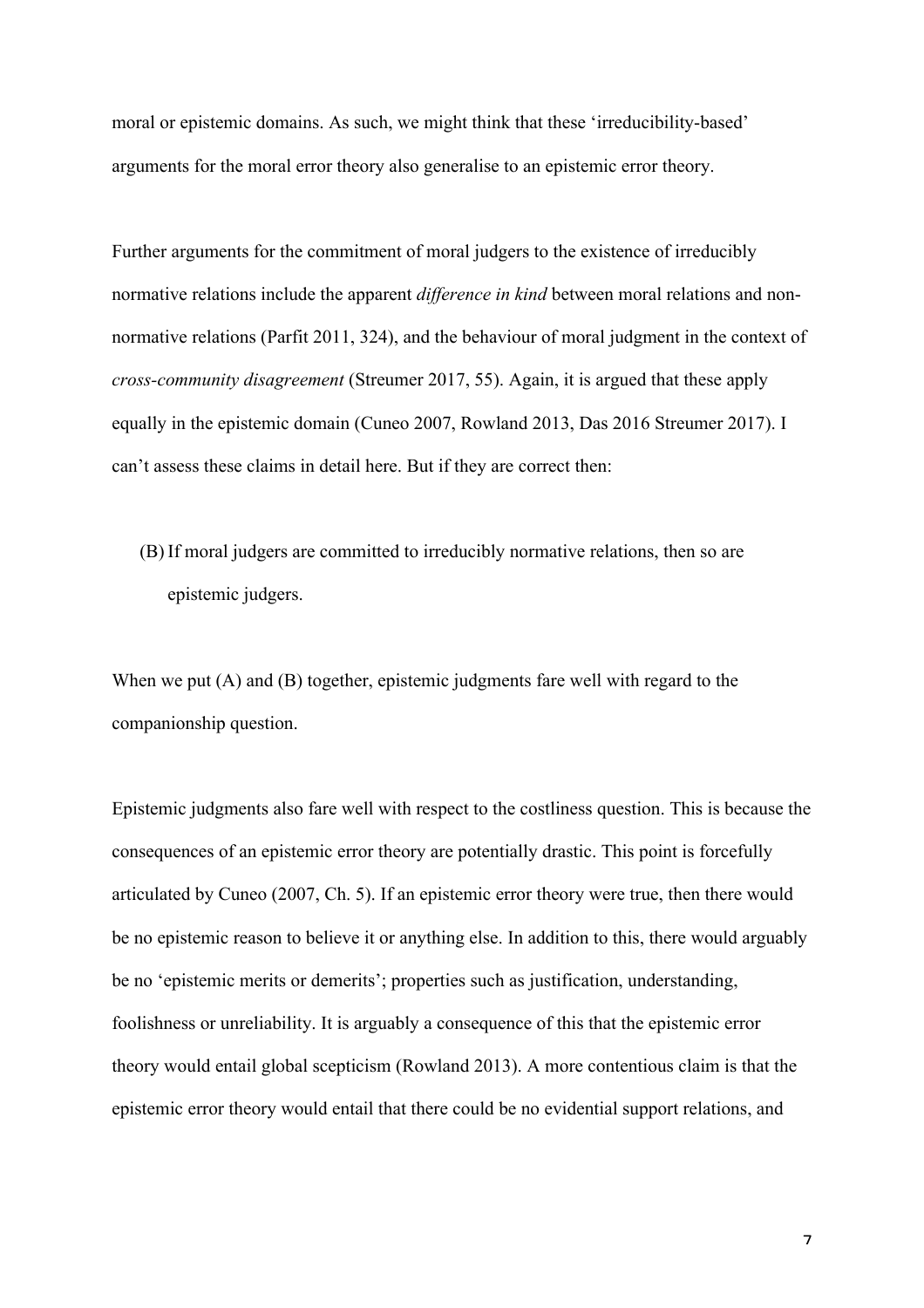hence no valid arguments. This would be the case if and only if evidential support relations entailed the existence of normative, epistemic relations. I will return to this below.

# **3. The Epistemic Analogy Assessed**

The argument that we are working with is the following:

- 1. If the moral error theory is true, then the epistemic error theory is true.
- 2. The epistemic error theory is false.
- 3. The moral error theory is false (1, 2).

We have seen that both of the premises of this argument are prima facie plausible. But both have also been challenged.

# 3.1 Challenging Premise 1

One might argue that epistemic reasons, unlike moral reasons, are merely *institutional*: they are akin to the reasons generated by sports, games or etiquette. If this is true, then 1 is false, at least when applied to categoricity-based arguments for the moral error theory. This way of thinking about epistemic reasons is most readily understood within the Quinean tradition of understanding epistemology as 'the technology of truth-seeking', where this (truth-seeking) is an enterprise that, like a sport or game, there is not necessarily any reason to engage in (see Quine 1998). The comparison between epistemic reasons and those of sports and games has been made explicitly in the recent literature by, amongst others, David Papineau: $v$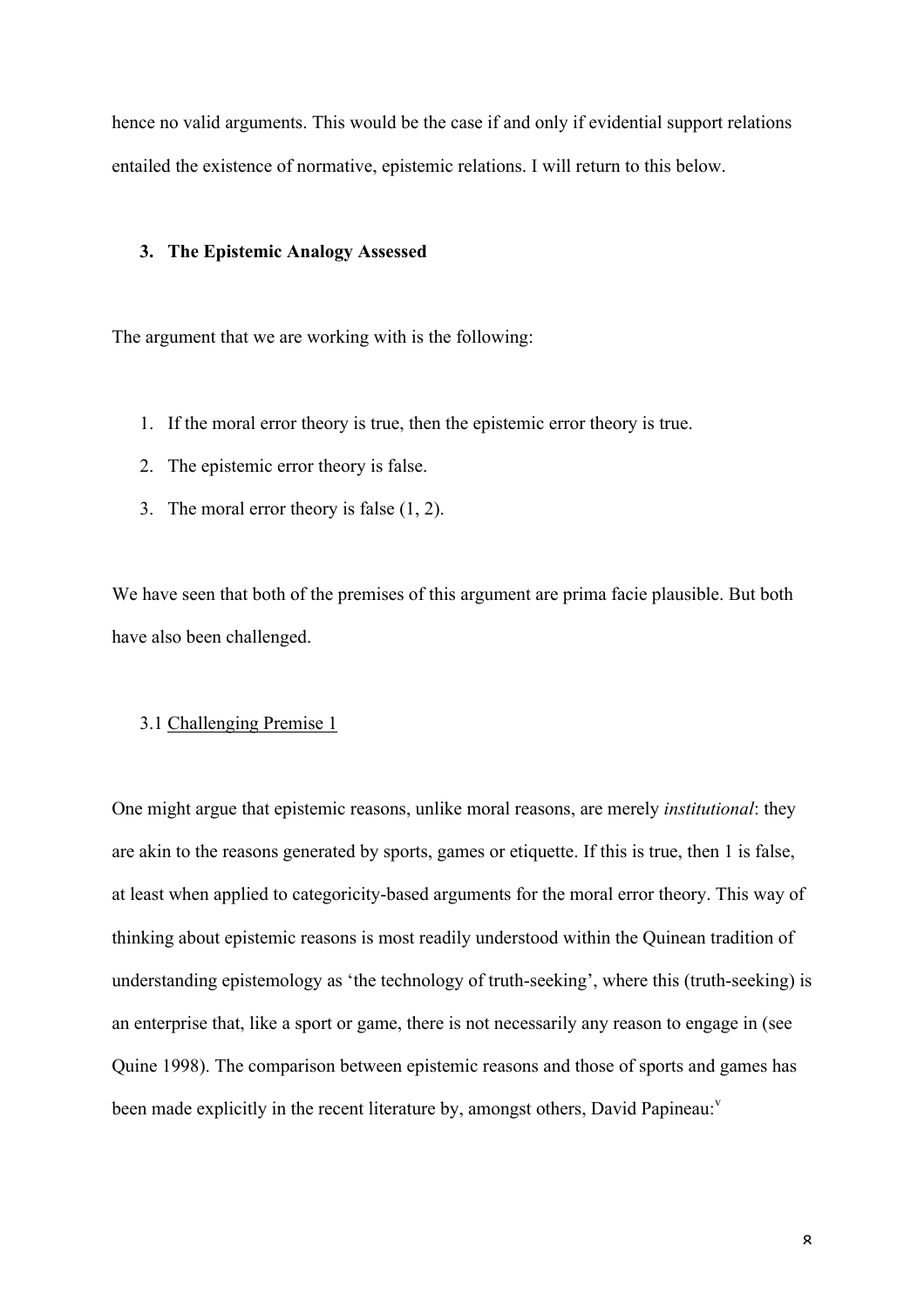"Your best move may be that you ought to move your queen. But [this does not] carry genuine prescriptive force. I say the same about epistemic evaluations." (Papineau 2013, 69)

This approach to epistemic normativity is naturally paired with a reductive account of epistemic reasons. It therefore pressures premise 1 in the context of both categoricity-based *and* irreducibility-based arguments for the moral error theory. The reductive account in question identifies epistemic reason-relations with *evidential-support* relations (Jenkins, 2007). The evidential-support relation is, in turn, typically identified with the *probabilityraising* relation.

In order for this to warrant rejection of 1, we would need to show that no analogous reduction is available in the moral domain. One important argument for this owes to Chris Heathwood (2009). According to Heathwood the identification of epistemic relations with evidentialsupport relations passes the *open-question argument test*, whilst identifications of moral relations with non-normative relations does not. It is a *closed* question, Heathwood thinks, whether, given that one proposition is evidence for another, the former is also an epistemic reason to believe the latter. Hence, there is no barrier to an analytic identification of epistemic relations with non-normative evidential-support relations (analogous to the barrier that Moore erected in the moral domain).<sup>vi</sup>

This poses a real threat to premise 1. But it also faces challenges. One is whether the proposed reductive base of epistemic relations is in fact non-normative. To see this more clearly, focus on a specific proposed reductive analysis of a candidate epistemic property, epistemic reasonability: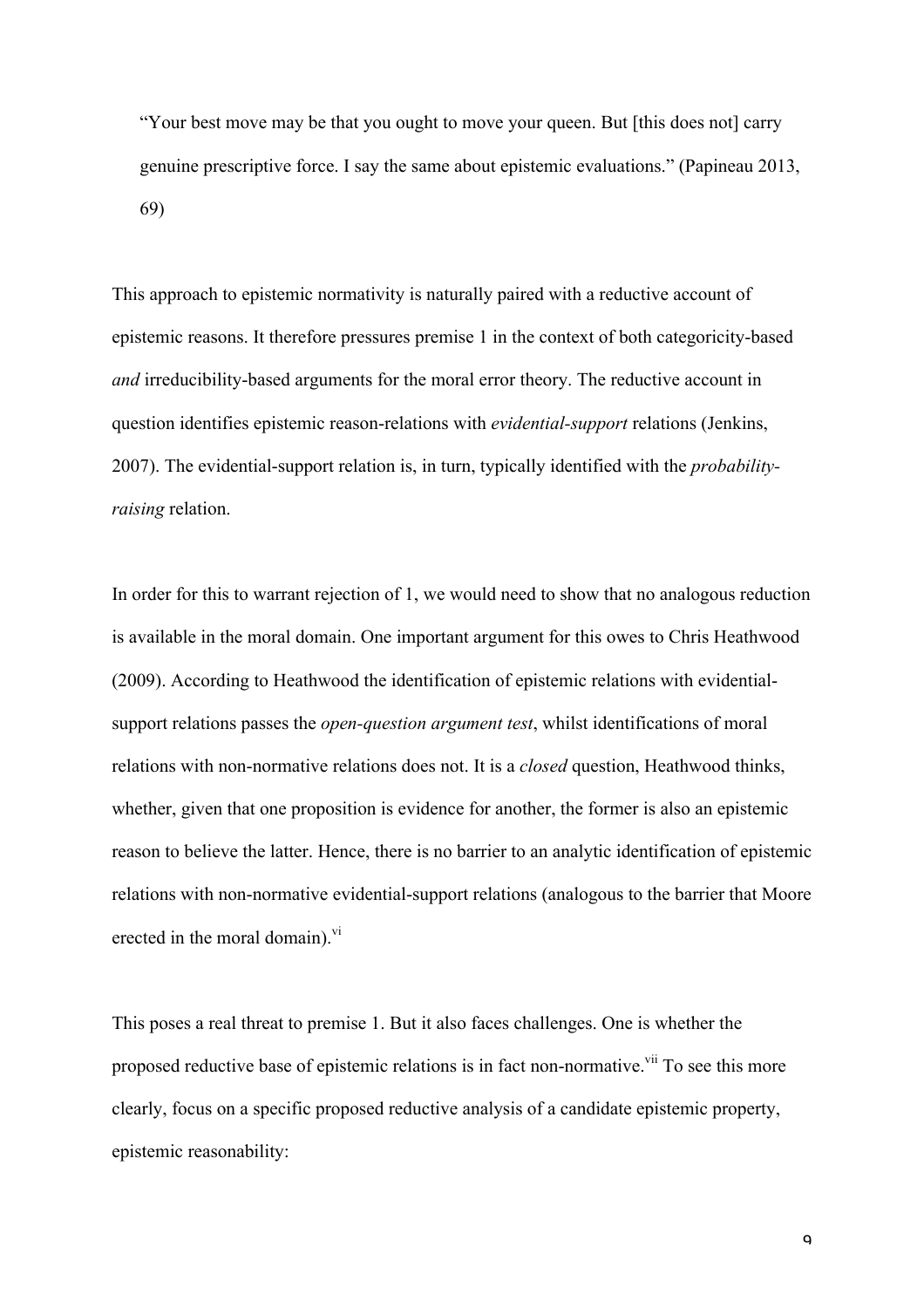It is reasonable for S to believe that  $p = It$  is likely that p is true, given S's background information viii

There are a number of distinct ways in which normative relations could enter into the reductive base.<sup>ix</sup> Firstly, we can ask *how* likely p's truth must be. One obvious response to this is in explicitly normative terms: sufficiently likely that it would be permissible for S to believe it. If we do this, normative materials have entered into the reductive base. Secondly, we can ask how S's background information should be specified. One candidate here is that S's background information consists in the set of propositions that S is in a position to know, or knows, or justifiably believes. Again, one might worry that normative materials have now entered into the reductive base.<sup>x</sup> Thirdly, we can ask what likelihood-raising relations themselves actually are. In the above reduction the relevant kind of likelihood is *conditional epistemic probability* (Kelly 2007, Kyriacou and Cuneo, forthcoming). It is plausible that this is best understood in terms of the credences of reasonable believers (Plantinga 1993). Again, normative materials have now entered into the reductive base.

# 3.2 Epistemic Error Theory is True

Premise 2 has also been challenged: some moral error theorists simply accept that the epistemic error theory is true (Olson 2014, Streumer 2017). Their argument relies on distinguishing between normative relations, such as that of being a reason for belief, and *evidential relations*. With this distinction in place, the most implausible consequences of the epistemic error theory can be avoided. For example, whilst there will be no *reason* to believe the epistemic error theory, there can still be strong - indeed decisive - evidence for it.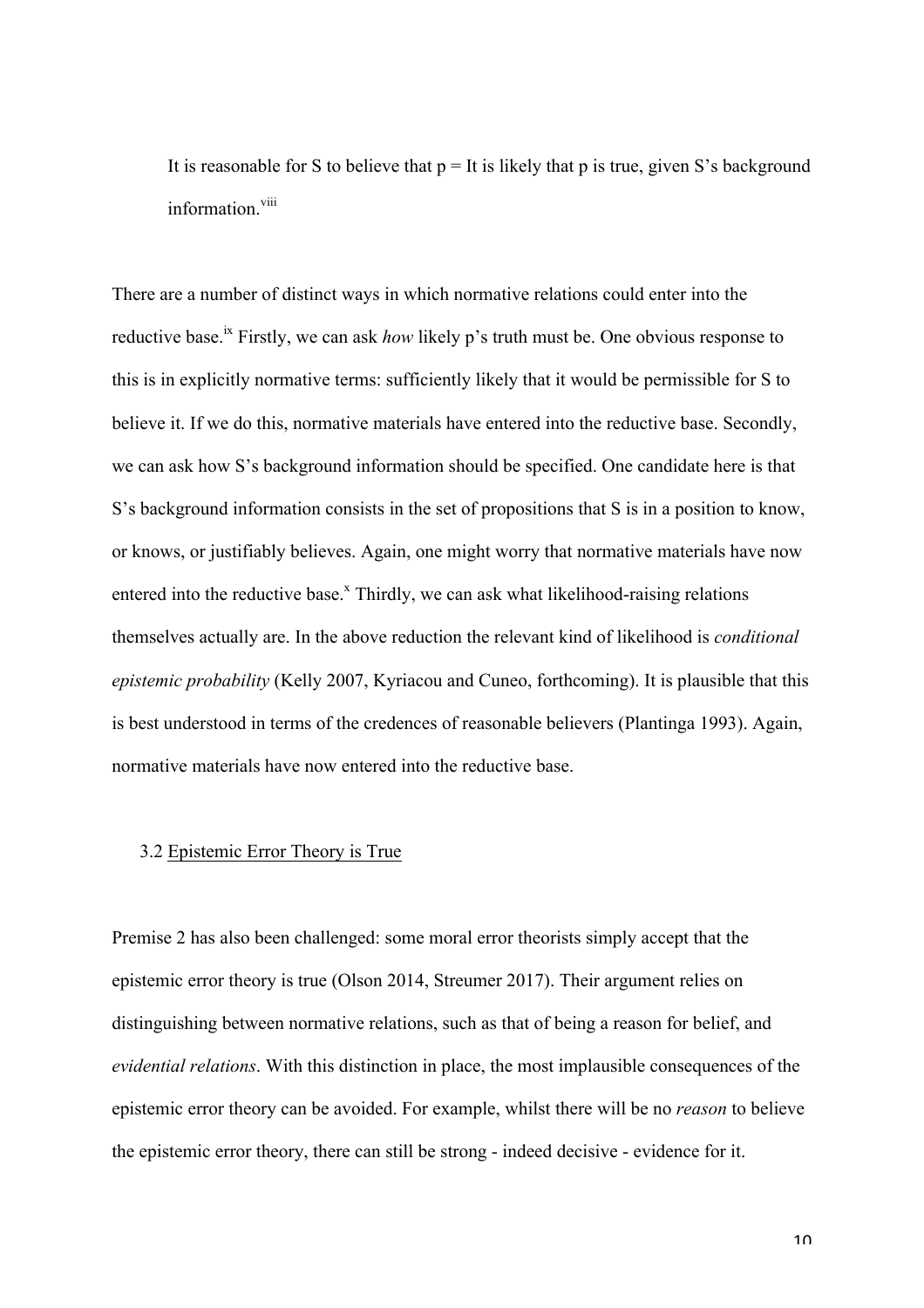This response runs into two main problems. The first is as set-out in 3.1 above. Epistemic error theorists rely on a non-normative understanding of evidence. But it is unclear that they are entitled to this in a form that would genuinely mitigate the worst of the epistemic error theory, given the problems sketched above. A second problem for the epistemic error theorist is to explain the consistency of the epistemic error theory with the nature of belief itself. It is often claimed that, as a matter of conceptual necessity, belief stands in a constitutive normative relation to truth (Wedgwood 2007, Shah 2011). If so, the epistemic error theory is potentially incompatible with any belief-ascriptions. This is because in ascribing a belief one is conceptually committed to the instantiation of a normative, epistemic relation.

Responses to this challenge vary. One is to deny that the concept of belief is constitutively normative. The problem with this is that the existence of a constitutive normative relation between belief and truth is often thought to explain otherwise puzzling phenomena in the philosophy of mind and language, including the transparency of belief (Shah 2003) and Moore-paradoxical sentences. $x_i$  A second response is to claim that the normative relations entailed by the nature of belief are reducible. In taking this line, one faces the burden of providing a plausible reduction (see Olson 2014, 167). A third, more radical response is to accept an error theory of belief-ascriptions. The resulting burden is to explain the compatibility of this radical response with ordinary views about the nature of thought and action.

The above summary is brief and incomplete. Whilst the analogy with epistemic judgment certainly pressures the moral error theory, a satisfactory assessment requires resolving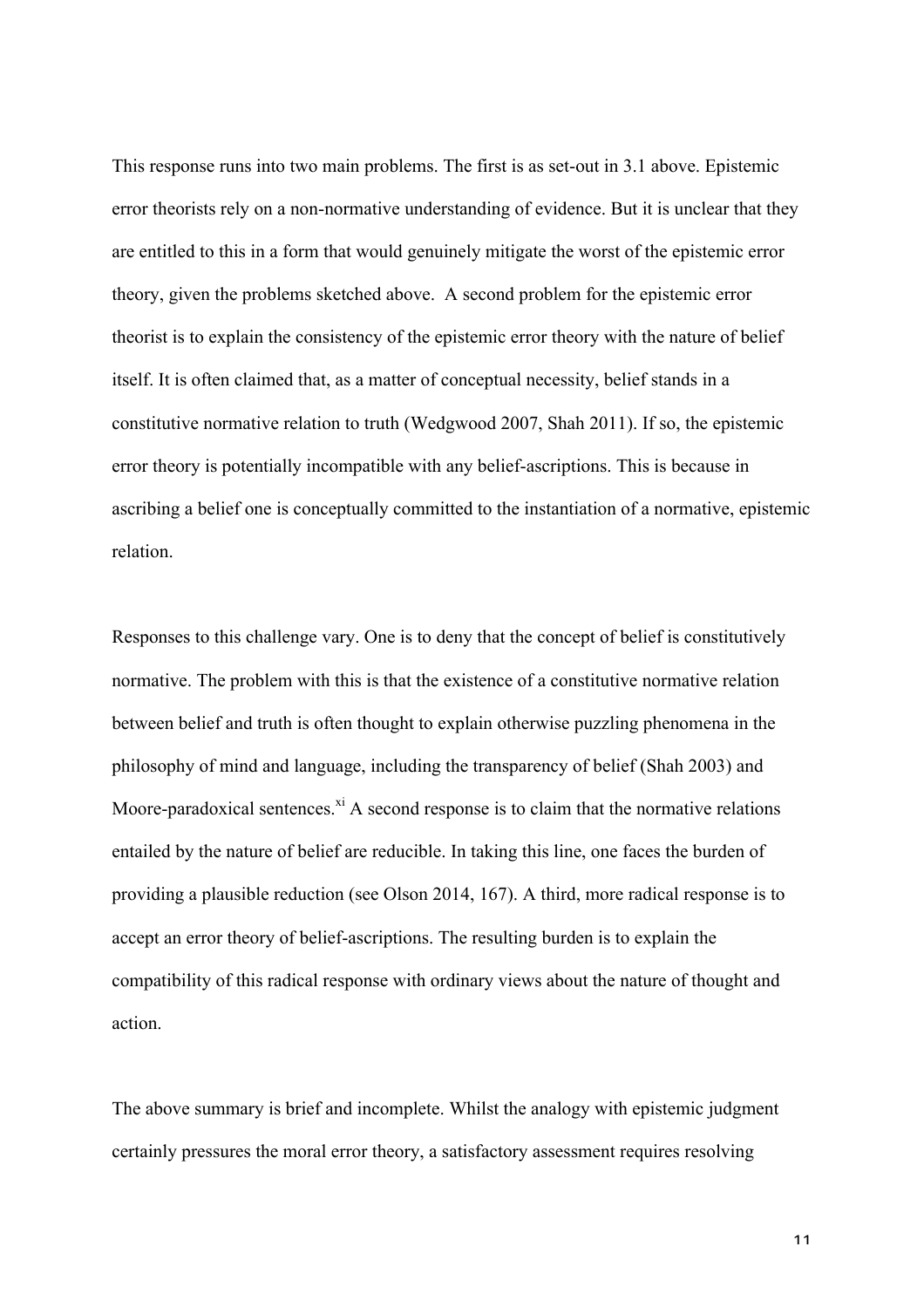difficult questions about the nature of normative reductionism, probability and belief. ${}^{xii}$  As such, this CIG strategy certainly does not provide us with *stable ground* from which to assess the moral error theory.

### **4. Alternative Normative Companions: Prudence and Aesthetics**

Epistemic judgment is not the only kind of normative judgment. We can also think about prudential judgment in this way. Prudential judgments are judgments about what one ought to do, or has reason to do, or what it would be good for one to do, from the perspective of one's own wellbeing (as opposed to morality). This can be used to generate a CIG argument. For example (Fletcher 2017):

- 1. If moral error theory is true, then a prudential error theory is true.
- 2. Prudential error theory isn't true.
- 3. Moral error theory isn't true (1, 2).

The first premise is immediately contestable. It is often thought that our prudential reasons are dependent on our desires in a sense that our moral reasons are not. This could undermine premise 1. Suppose, for example, that I judge that taking up swimming would be good for you. Perhaps I am merely committed to the fact that taking up swimming would promote some of your desires. If so, then I am arguably committed to neither categorical reasons, nor irreducibly normative relations. So 1 is false.

This quick response, however, is problematic. Firstly, desire-satisfaction views of wellbeing are not obviously extensionally adequate. Adapted desires in socially and politically unjust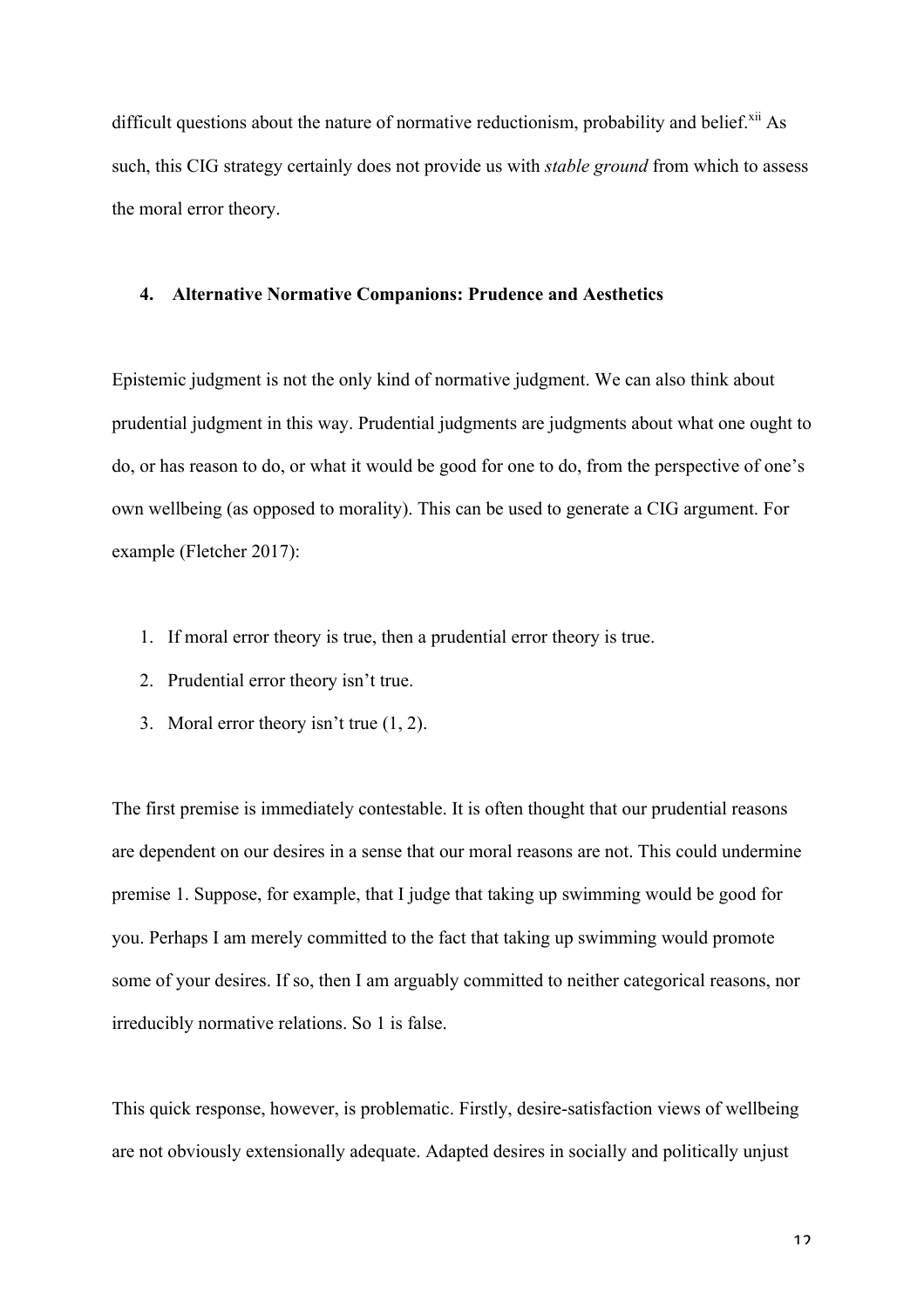environments, uninformed desires, past desires and desires concerning one's future-self provide familiar problems for the extensional adequacy of these views. <sup>xiii</sup> Secondly, even if a desire-satisfaction view is correct, this may not establish a disanalogy that warrants rejection of 1. Desire-satisfaction theories are arguably best understood as claiming that desiresatisfaction properties provide the non-normative subvening base for normative wellbeing properties. But if this is correct, then why should we think that there is better prospect for reduction of normative wellbeing properties than for reduction of moral properties? It is not obvious that we should. After all, moral properties presumably have a descriptive supervenience base too. So we would need an *additional argument* to think that the prospects for reducing normative wellbeing properties are superior to those for reducing moral properties (additional, that is, to the existence of a supervenience relation between wellbeing and desire-satisfaction).

The real challenge for a defender of the analogy with prudential judgment concerns the costliness question. Moral error theorists are likely to accept the prudential error theory without regarding this as weakening their overall view. This marks a potential point of contrast with epistemic judgment. The consequences of an epistemic error theory appear more drastic. This potential point of difference is, however, contested. For example, Fletcher writes<sup>-</sup>

"[E]pistemic error theory entails that no belief is… more justified than another…prudential error theory entails… no outcome is any better…for someone than another. Thus, it is as bad to be committed to [either]." (2017, 7)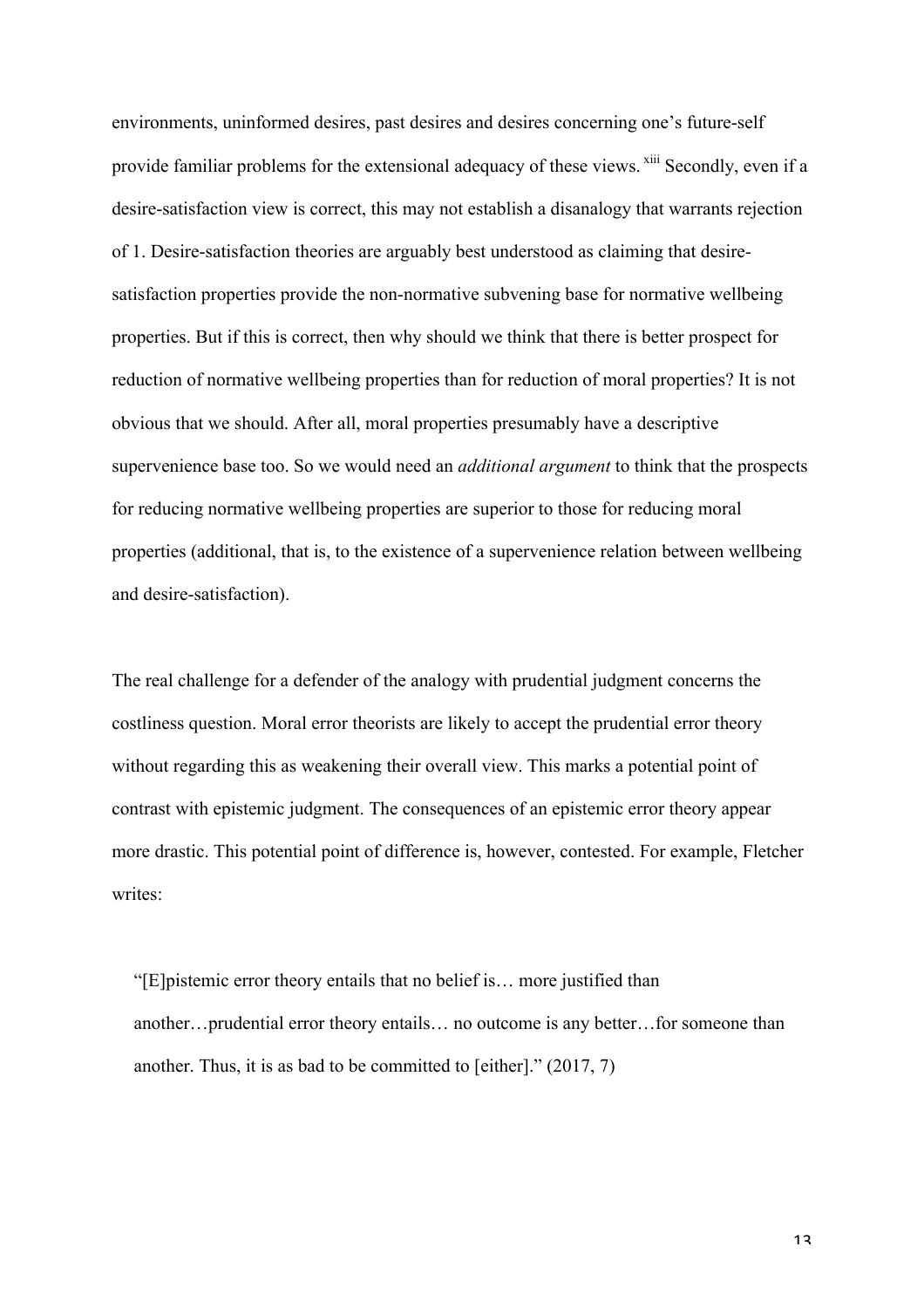But the entailment is contestable. The epistemic error theory would not merely commit us to unintuitive first-order epistemic judgments (though it would do this). It would potentially have far-reaching consequences elsewhere, including for the tenability of the sciences. More extreme consequences could include the inability to explain thought and action (if belief is constitutively normative), and perhaps even its own incoherence if, as has been argued, global scepticism would, if true, be incoherent or unstatable (Button 2013, Ch. 12). None of these consequences, nor analogues of them, would obviously follow from a prudential error theory.

A similar point can be made with respect to companions in guilt arguments that take *aesthetic judgment* as a companion. Here too, even if aesthetic realists can make a plausible case that aesthetic judgment is no more dependent on our conative states than moral judgment (Hanson, forthcoming), the real challenge is to show that an aesthetic error theory is more implausible or costly than a moral error theory. Defenders of either prudential or aesthetic CIG arguments may respond to this challenge by denying its dialectical presupposition: CIG arguments needn't have suasive force against moral error theorists in order to be sound. True. But their potential to do so is surely one of their primary sources of appeal and importance.

# **5. Mathematics and Moral Epistemology**

The analogy between morality and mathematics in philosophy is a very old one. It is no less important in contemporary philosophy, and is often appealed to as part of CIG strategies that target moral scepticism.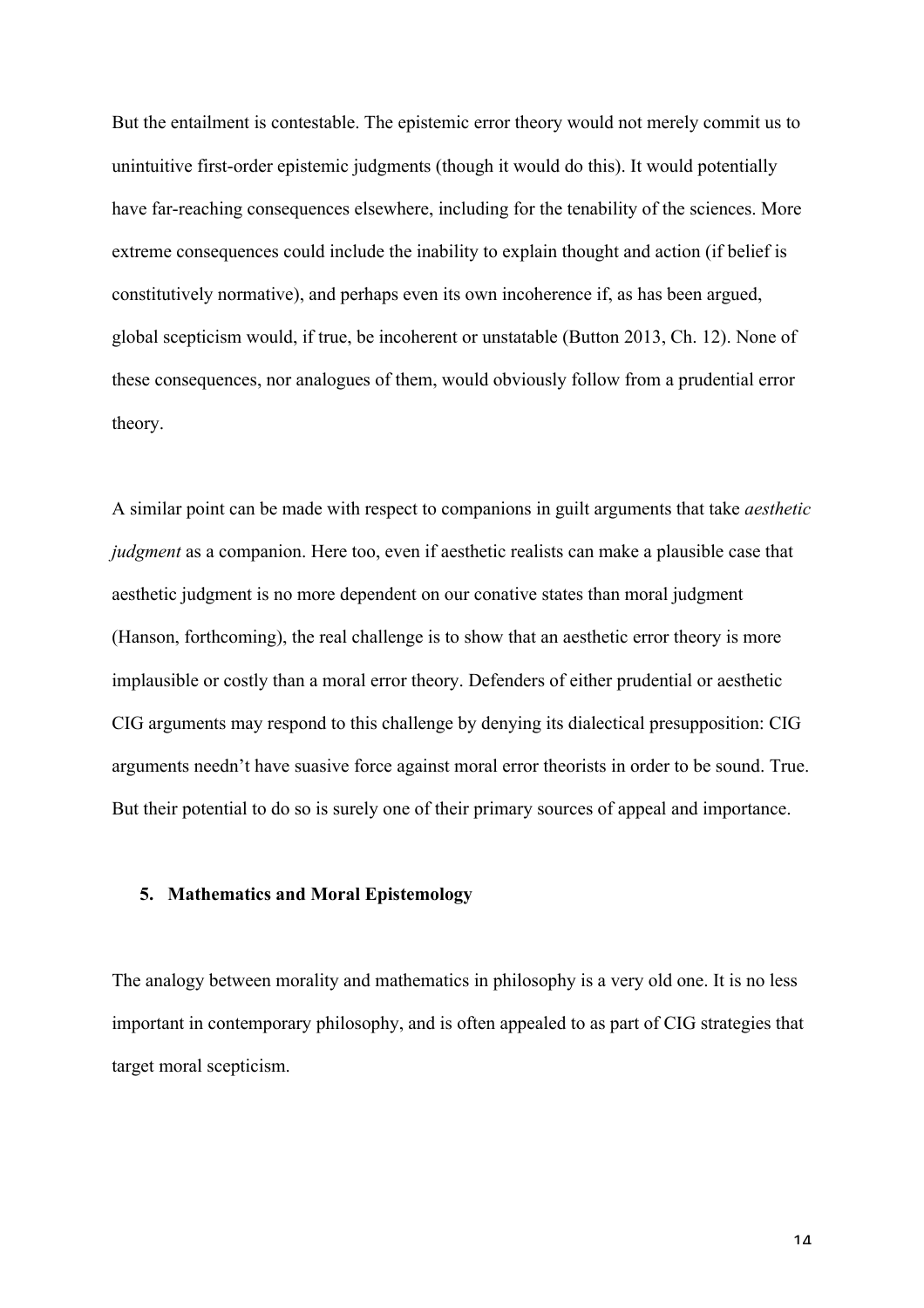Many contemporary metaethicists defend the view that moral facts are causally inefficacious with respect to the natural world ('non-natural realism'). This is sometimes thought to lead to epistemological problems with respect to our moral beliefs, at the extreme meriting moral scepticism (Mackie 1977). The problem - in the first instance at least - is to explain how our moral beliefs could be reliable, given the lack of any causal connection between them and the facts to which they refer. If no explanation can be given, sceptical conclusions are sometimes drawn<sup>xiv</sup>

This problem is often claimed to have a mathematical analogue (Putnam 2002). Mathematical properties - standardly conceived - are also causally inefficacious with respect to the natural world. Indeed, the challenge to explain the reliability of our mathematical beliefs has been independently developed by Paul Benaceraff (1973) and Hartry Field (2005). As such, we might expect that the following is true:

*Mathematical Analogy*: If moral non-naturalism entails moral scepticism, then, mathematical scepticism is true.

If we add to this the prima facie reasonable assumption that mathematical scepticism is not true - that we do have some mathematical knowledge - the result is a CIG argument against moral scepticism.

I will briefly discuss two ways in which this argument has been developed and challenged in the recent literature.

# 5.1 Scanlon on Moral Epistemology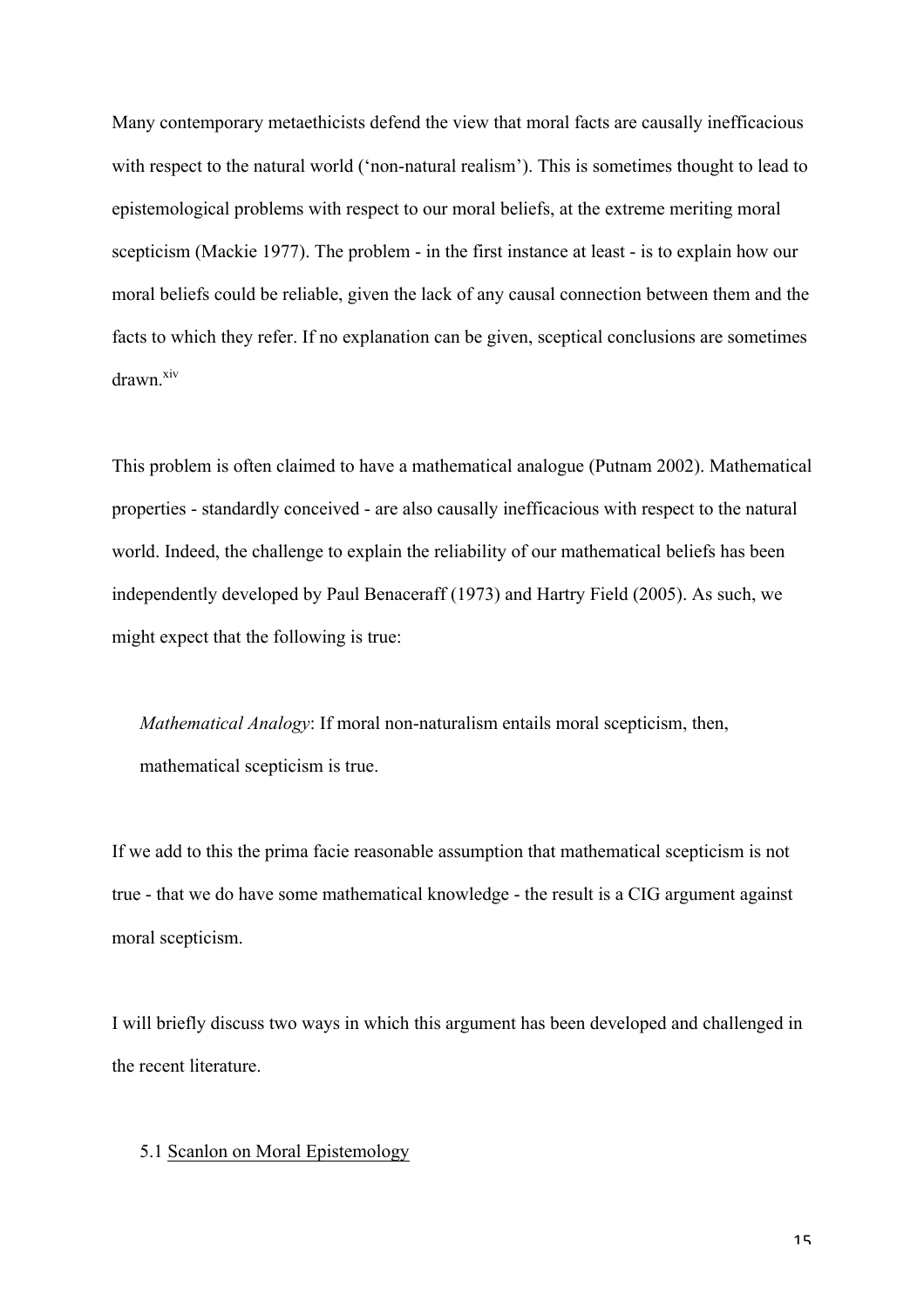Scanlon takes the sceptical challenge for moral non-naturalists at face-value. He responds to it by providing an epistemology for morality: an explanation of how we 'access' the moral truths. It is explicitly modelled on mathematics. His proposal is that:

"[W]e…discover normative truths and mathematical truths simply *by thinking about these subjects in the right way*." (2014, 70, *italics mine*)

In the case of mathematics, thinking about it in the right way is, Scanlon thinks, relatively unproblematic. He asks us to consider the axiom of pairing, according to which, if *a* and *b* are sets then there is a set *c* whose members are just *a* and *b*. This, is not, Scanlon claims, a conceptual truth, but it is nevertheless "obviously true." (73). Scanlon's thought is that this approach can be generalised to the moral domain. Here too, we arrive at knowledge by thinking about things in the right way, yielding obviously true conclusions. We might, for example, arrive at the conclusion that extreme pain is prima facie bad for its bearer. So the case for moral scepticism is defused via analogy with mathematical epistemology.

One interesting challenge to this - amongst many - is whether moral propositions possess the 'obviousness' that some mathematical propositions appear to. The axiom of pairing, for example, may be thought *self-evident* in a way that moral knowledge is not. This is arguably further supported by contrasting the widespread nature of moral disagreement with convergence in mathematics.

This challenge has recently been explored, and rejected, by Justin Clarke-Doane (2014, 2015b). Firstly, Clarke-Doane argues, axioms in foundational mathematics may not even be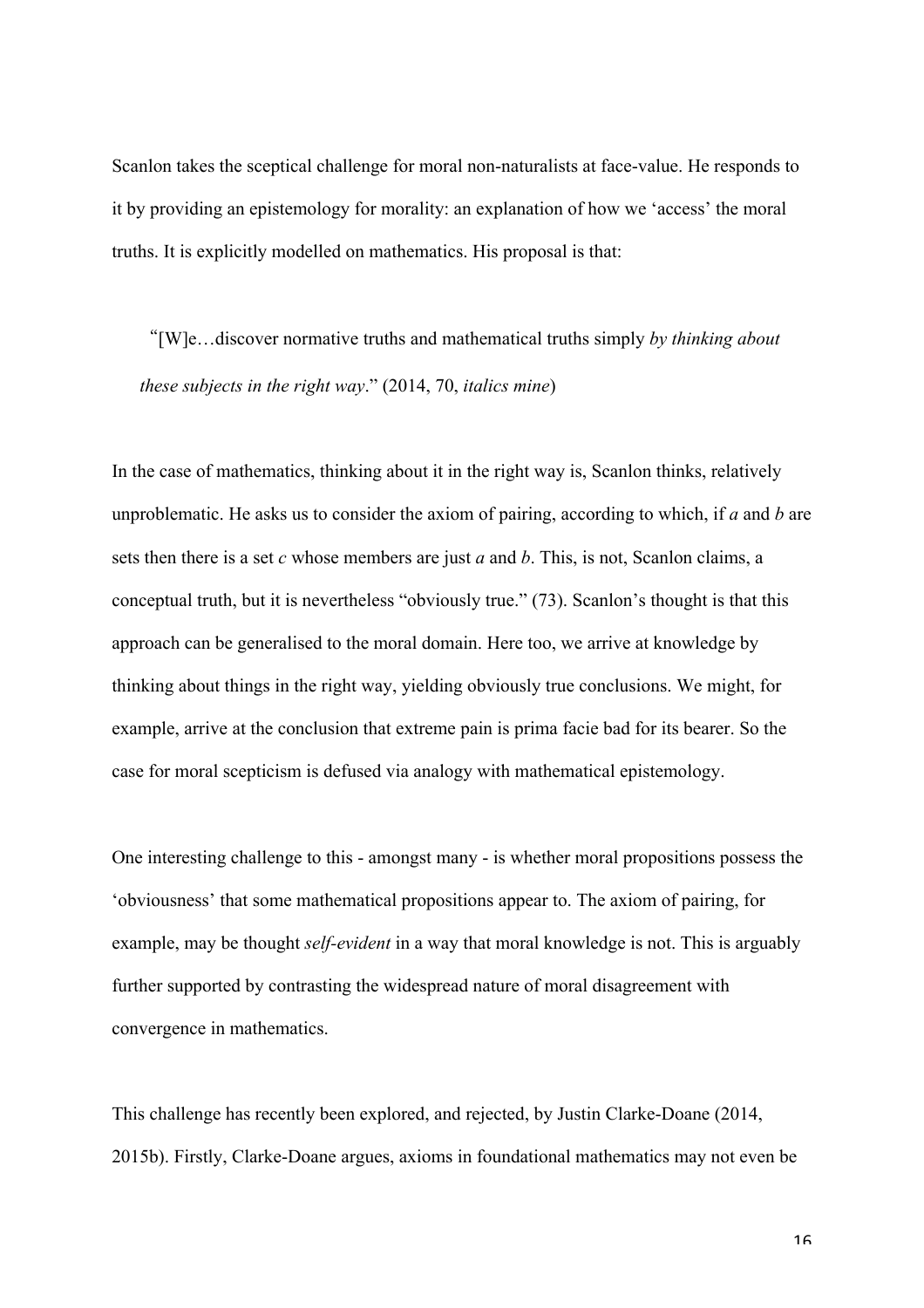*comprehensible* to non-experts, let alone self-evident. And amongst mathematical experts, they *are* the subject of disagreement. Secondly, whilst there may be some mathematical truths (typically theorems, not axioms) that are candidates for self-evidence, this is no less obvious in the moral domain:

"I am not aware of any non error-theorist who rejects  $[1+1=2$  or that 7 is prime]. But this fails to establish a disanalogy [with] morality. I am not aware of any non-error-theorist who rejects the claim that burning babies for fun is wrong, or that it is sometimes permissible for people to stand up." (2014, 241)

Clarke-Doane thereby provides some support for Scanlon-style defences of the Mathematical Analogy (whether or not he, or we, think that such defences are required to respond to the sceptical challenge).

# 5.2 Street's Debunking Argument

Consider an alternative challenge to Mathematical Analogy. It is often thought that when we reflect on the causal origins of our moral beliefs we should see that:

*Moral Insensitivity*: Even if the moral facts had been different, our moral beliefs would have remained the same.

This point is well illustrated by Sharon Street's discussion of the philosophical significance of the evolutionary origins of out basic moral sentiments (2006). We would have been disposed to think it good to, for example, care for our children whether it not it in fact was.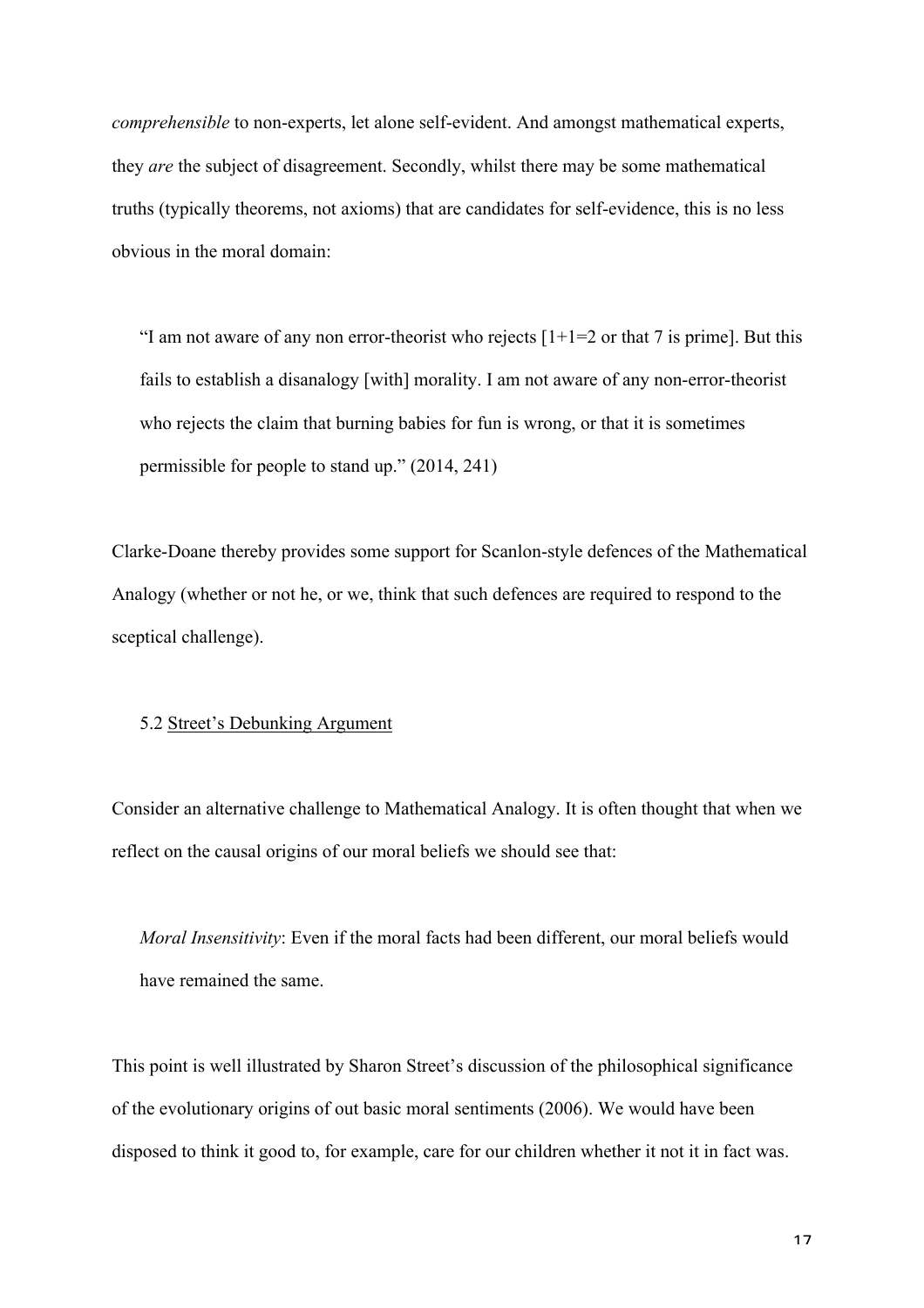This is because of the selective advantage at which it stood us. As a result of the insensitive nature of our moral beliefs, a sceptical conclusion is drawn.

By contrast, when we reflect on the causal origins of our mathematical beliefs we find something very different. Specifically, we find:

*Mathematical Sensitivity*: If the mathematical facts had been different, our mathematical beliefs would have been different too.

This point is often made by arguing that the selective advantage of mathematical beliefs depends on their being *true* (Joyce 2006, Sinnott-Armstrong 2006, Ruse 1986). The result is that Street's version of the epistemological challenge for moral scepticism doesn't appear to generalise to the mathematical domain. So Mathematical Analogy, and the CIG strategy, fail.

Again, Clarke-Doane has defended the analogy (2012, 2014, 2015a). Moral beliefs aren't insensitive after all. This is because of the modal profile of basic true moral propositions: they are *necessarily* true. It follows that there are no possible worlds in which they (i.e. the moral truths) vary, but our moral beliefs stay the same. So Moral Insensitivity is false. So this well-known challenge to Mathematical Analogy fails.

But isn't this just a trick? Even if the moral truths are *metaphysically* (and perhaos normatively) necessary, isn't it still *conceptually* possible that they could have been different? Perhaps. But this may be equally true of our mathematical beliefs. In a classic CIG manoeuvre, Clarke-Doane writes: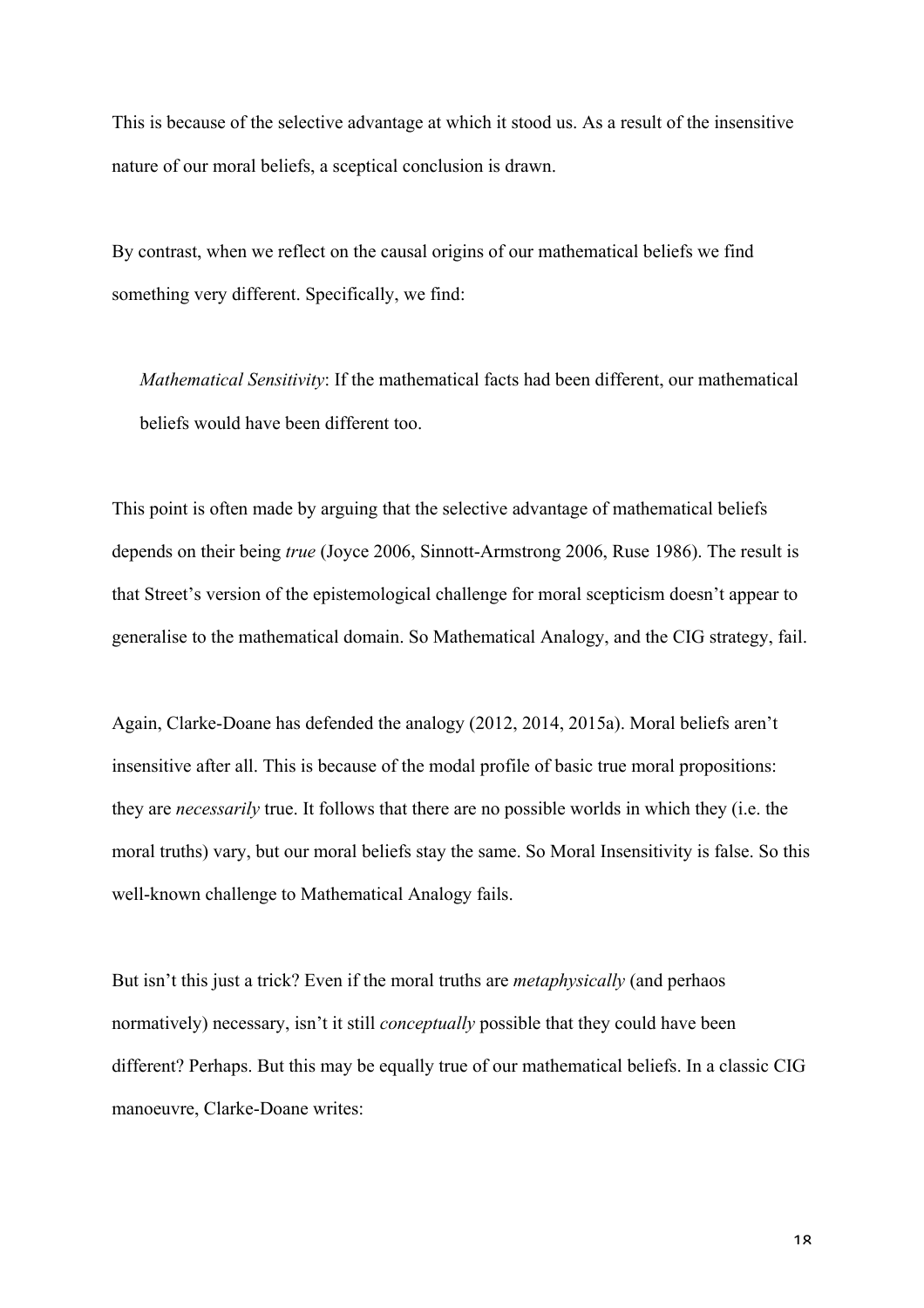"[W]e seem to be equally unable to show that [true] beliefs … are sensitive with respect to *conceptually* possible worlds. The mathematical case makes the point vividly. [V]irtually none of our [mathematical] beliefs is sensitive with respect to conceptually possible worlds." (2015a, 90-91)

As such, the conceptual possibility that our moral beliefs are insensitive could not entail moral scepticism without also entailing mathematical scepticism.

Clearly, this is not the end of the story however. Even if we concede to Clarke-Doane that moral and mathematical beliefs respectively fare equally well with respect to sensitivity, we might try to re-cast Street-Style challenges: sensitivity is, after all, not necessary and sufficient for reliability. Hence, we are not yet entitled to either Mathematical Analogy or to a rebuttal of traditional arguments for moral scepticism. In fairness to Clarke-Doane, he does not claim otherwise. Moral and mathematical beliefs are, he claims, equally good companions with respect to 'safety' ('could our beliefs easily have been false?') too. If this is correct, then Mathematical Analogy will succeed unless it can be shown that the moral reliability requires more than a safe and sensitive modal profile (see Woods, forthcoming).

### **6. Conclusion**

In this brief article I have surveyed some of the wide range of CIG arguments in the current literature. There are many more arguments that I have not discussed including those that take religion, the law and even philosophy itself as companions (Shafer-Landau, 2006). Doubtless, some of the CIG arguments in this range will be successful: they will show that at least some metaethical arguments over-reach. Often, however, attempts at showing this have proved to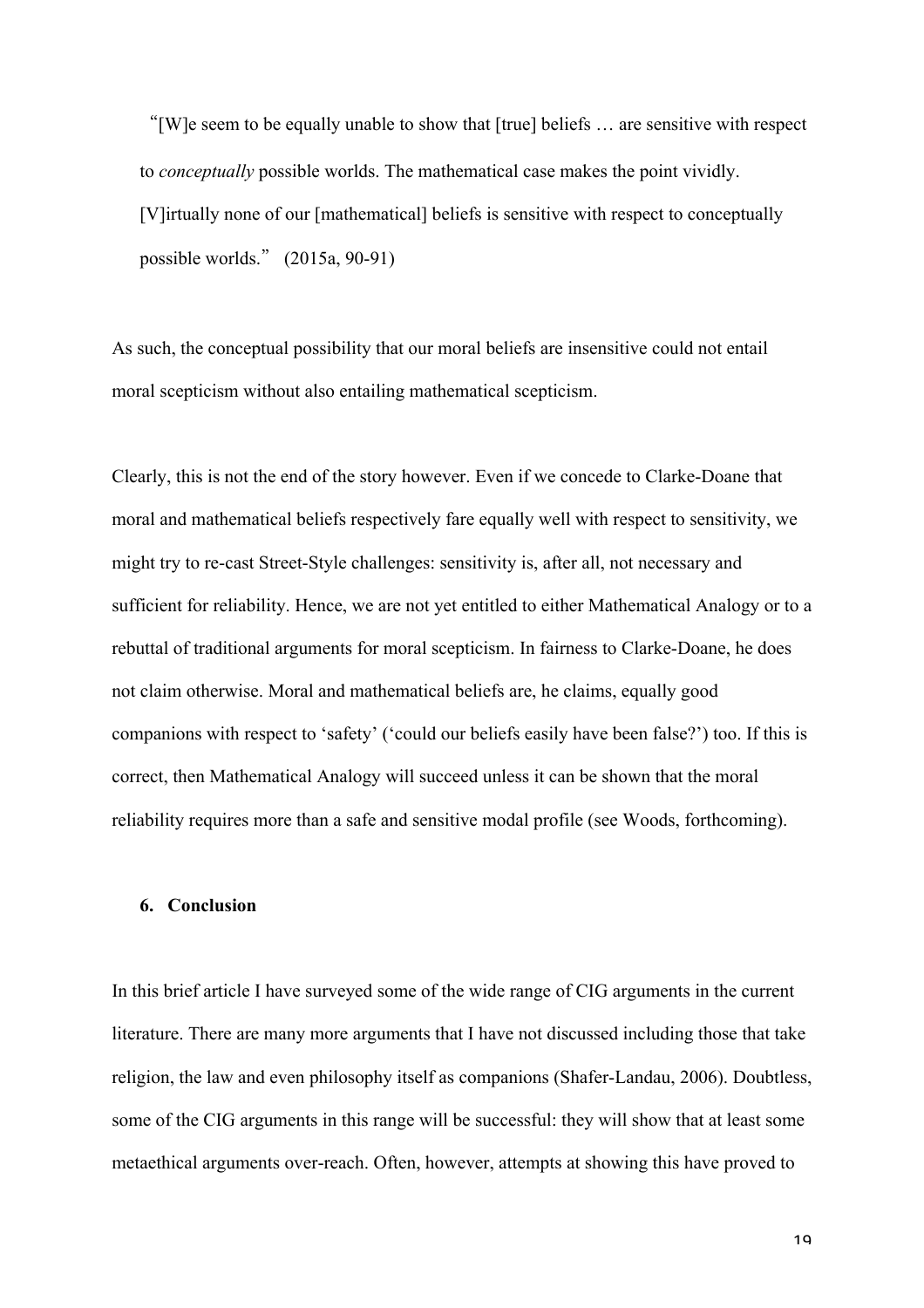be at least as complex and controversial as the premises of the metaethical arguments against which they are targeted. As such, it is questionable whether, in general, the CIG strategy really does provide a better basis for rejecting arguments for moral scepticism or moral error theory than would be provided by directly challenging the premises of those arguments themselves<sup>xv</sup>

 $xii$  A full discussion of all of these issues is in Cowie (ms.)

<sup>xiii</sup> For relevant discussion of desire-satisfaction views see Heathwood (2011, 2016).<br><sup>xiv</sup> For a response see Enoch (2011, Ch. 7).

<sup>xv</sup> I am grateful to editors and anonymous reviewers at *Philosophy Compass* for their helpful and constructive comments.

# **Works Cited**

Bedke, M. 2010. Might All Normativity be Queer?. *Australasian Journal of Philosophy* 88(1): 41-58.

Benacerraf, Paul 1973. Mathematical Truth. *Journal of Philosophy* 70: 661-79.

Berker, Selim. 2013. The Rejection of Epistemic Consequentialism. *Philosophical Issues* 23(1): 363-387.

Button, Tim. 2013. *The Limits of Realism*. Oxford: Oxford University Press.

<sup>&</sup>lt;sup>i</sup> Or, alternatively, that ordinary *speech acts* presuppose that there are moral facts (Cuneo, 2014).

 $\frac{1}{2}$ <sup>ii</sup> This is the case with, for example, Cuneo's (2007) argument in *The Normative Web*. I will – in section 2 - focus on the analogical aspect of the argument.

 $\frac{\text{iii}}{\text{2008}}$ , Fletcher (2009, 2017), Heathwood (2009), Cowie (2014, 2016), Rowland (2013, 2016), Das (2016, 2017), Kyriacou and Cuneo (forthcoming).

 $\mu$ <sup>iv</sup> This kind of justification of the supposed irreducible normativity of the moral is to the fore in Olson (2014).

 $\rm{v}$  For a detailed discussion and defence see Hazlett (2013).

vi See also Lenman (2008).

<sup>&</sup>lt;sup>vii</sup> For useful discussion of this point see the interchange between Thomas Kelly (2007) and Adam Leite (2007).

<sup>&</sup>lt;sup>viii</sup> This is close to Heathwood's own (2009) formulation.<br><sup>ix</sup> My arguments loosely follow those in Cuneo and Kyriacou (forthcoming).

 $\overline{X}$  This is actually contestable. It may be that knowledge itself is not an essentially normative property. There has been some interesting recent work on this. See Kurt Sylvan's helpful (2017) summary and argument. I am grateful to an anonymous referee for drawing my attention to this.

 $x_i$ <sup>xi</sup> For discussion of Shah's (2003) argument see McHugh (2013). For discussion of the above as applied to Moore-paradoxical sentences see Greenberg and Cowie (forthcoming).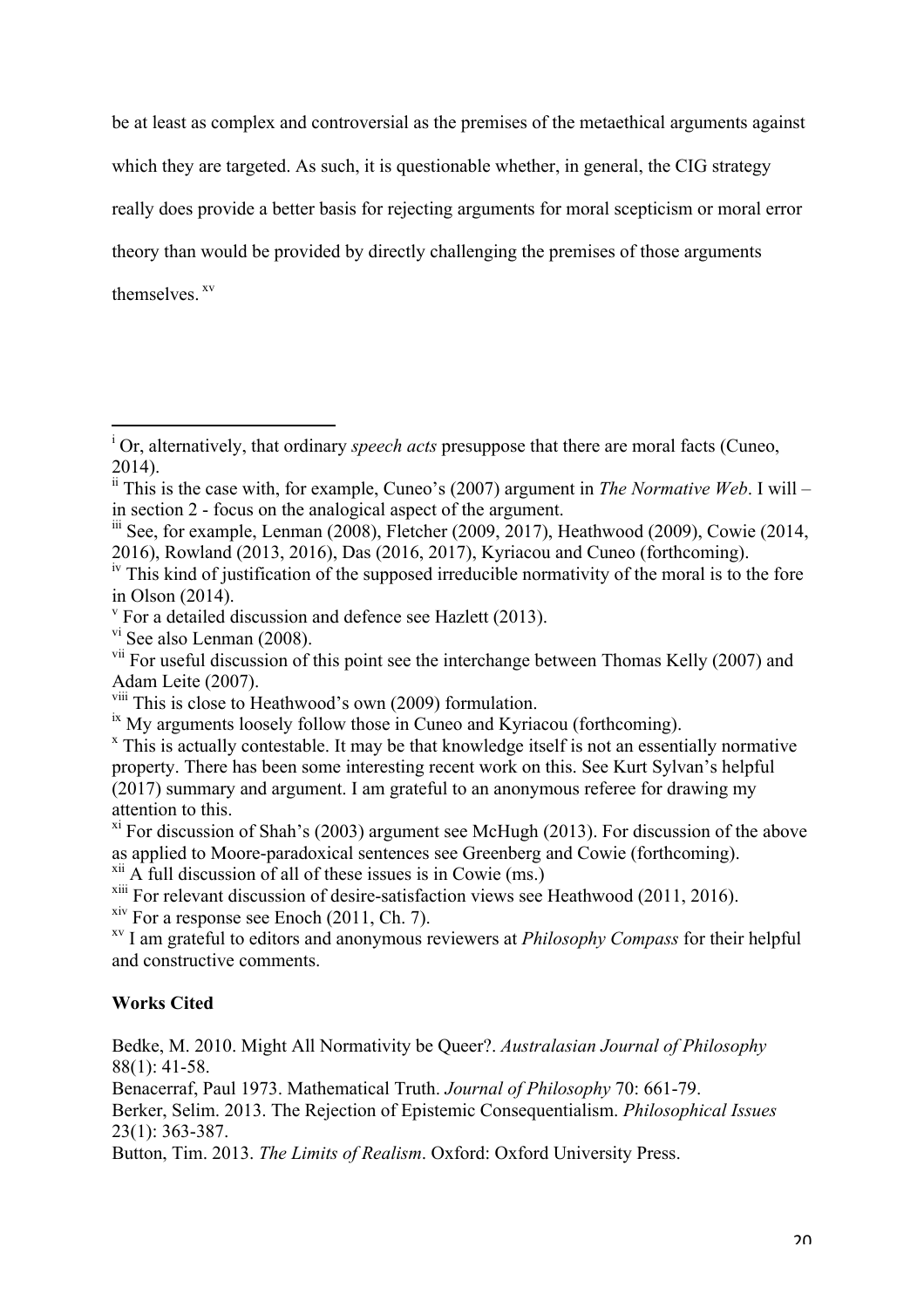Clarke-Doane, Justin. 2012. Morality and Mathematics: The Evolutionary Challenge. *Ethics* 122(2): 313-340.

<u> 1989 - Jan Sarajević, politički predsjednik i politički predsjednik i politički politički politički političk</u>

Clarke-Doane, Justin. 2014. Moral Epistemology: The Mathematics Analogy. *Nous* 48(2): 238-255.

Clarke-Doane, Justin. 2015a. Justification and Explanation in Mathematics. In R. Shafer-Landau (ed.) *Oxford Studies in Metaethics Volume 10*. New York: Oxford University Press. Clarke-Doane, Justin. 2015b. Objectivity in Ethics and Mathematics. Proceedings of the Aristotelian Society (3).

Cowie, Christopher (2014a). Why Companions in Guilt Arguments Won't Work. *The Philosophical Quarterly* 64(256): 407-422.

Cowie, Christopher. Good News for Moral Error Theorists: A Master Argument Against Companions in Guilt Strategies. *Australasian Journal of Philosophy* 94(1): 115-130. Cowie, Christopher. (ms.) *Morality and Epistemic Judgment: An Assessment of the Argument* 

*by Analogy*. Cuneo, Terence. 2007. *The Normative Web*: *An Argument for Moral Realism*. New York: Oxford University Press.

Cuneo, Terence. 2014. *Speech and Morality: On the Metaethical Implications of Speaking*. New York: Oxford University Press.

Das, Ramon. 2016. Why Companions in Guilt Arguments Still Work: Reply to Cowie. *The Philosophical Quarterly* 66(262): 152-60.

Das, Ramon. 2017. Bad News for Moral Error Theorists: There is No Master Argument Against Companions in Guilt Strategies. *Australasian Journal of Philosophy*. Doi:10.1080/00048402.2016.1178313

Field, Hartry. 1989. *Realism, Mathematics and Modality*. Oxford: Blackwell.

Fletcher, Guy. 2009. Uneasy Companions. *Ratio* 22 (3): 359-368.

Fletcher, Guy. 2017. Pain for the Moral Error Theory? A New Companions-in-Guilt Argument. *Australasian Journal of Philosophy*. Doi: 10.1080/00048402.2017.1386693 Greenberg, Alexander and Cowie, Christopher. Forthcoming. Constitutivism about Epistemic Normativity. In. C. Kyriacou and G. Fletcher (eds.) *Epistemic Realism and Antirealism: Approaches to Metaepistemology*. Palgrave MacMillian.

Hanson, Louise. Forthcoming. Moral Realism, Aesthetic Realism and the Asymmetry Claim. *Ethics*.

Hazlett, Alan. 2013. *A Luxury of the Understanding: On the Value of True Belief*. New York: Oxford University Press.

Heathwood, Chris. 2009. Moral and Epistemic Open Question Arguments. *Philosophical Books* 50: 83-98.

Heathwood, Chris. 2016. Desire-Fulfillment Theory. In G. Fletcher (ed.) *The Routledge Handbook of the Philosophy of Well-Being*. Routledge.

Heathwood, Chris. 2011. Desire-Based Theories of Reasons, Pleasure, and Welfare. *Oxford Studies in Metaethics* 6: 79-106.

Jenkins, Carrie. 2007. Epistemic Norms and Natural Facts. *American Philosophical Quarterly* 44(3): 259-72.

Joyce, Richard, 2001. *The Myth of Morality*. Cambridge: Cambridge University Press.

Joyce, Richard. 2006. *The Evolution of Morality*. Cambridge: MIT Press.

Joyce, Richard. 2011. The Error in The Error in the Error Theory. *Australasian Journal of Philosophy* 89(3): 519-534.

Kelly, Thomas. 2007. Evidence and Normativity: Reply to Leite. *Philosophy and Phenomenological Research* 75(2): 465-474.

Kornblith, Hilary. 1993. Epistemic Normativity. *Synthese* 94: 357-376.